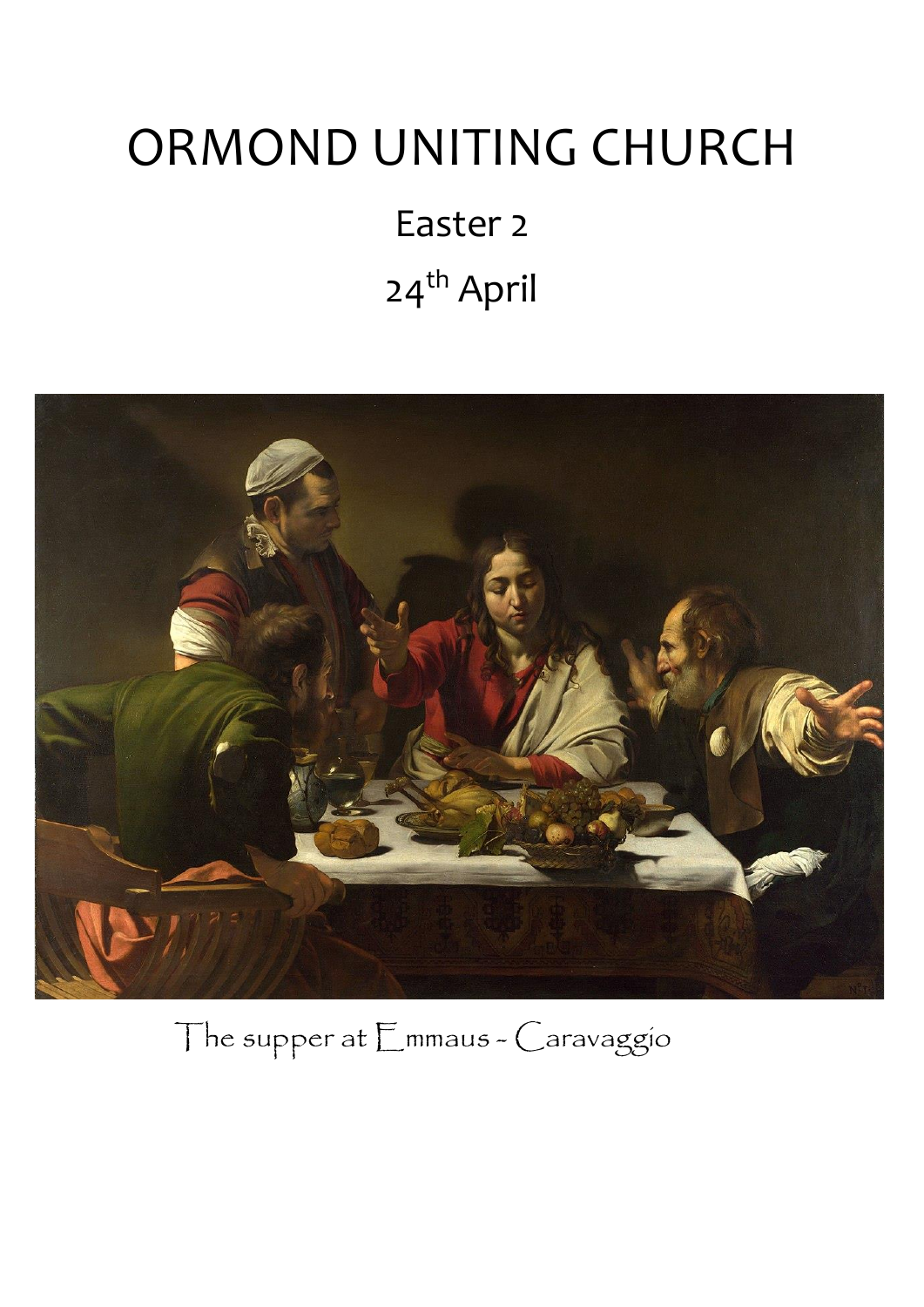### WORSHIP AT HOME

*This time is an opportunity to be still, seeking to be aware of the presence of God within.*

*Carve out a time for this practice; prepare yourself, as you might for a usual Sunday morning and remember that there are others from the congregation gathering at the same time as you. There are also many from the church around the globe who are gathering to seek the presence of God as we are.*

*Prepare a space in the house; find a comfortable chair, light a candle, turn off distracting noises and close the door if that will help you to be still. This is something that does not need to be hurried.*

'I am the Alpha and the Omega', says the Lord God,

who is and who was and who is to come, the Almighty.

### Prayer

Resurrected One, You come along side us And travel with us on our journeys of pain and uncertainty. You sit with us in our tiredness and grief. In your mercy you hear us, Let us talk ourselves out And then you offer us a reminder, a correction, an opportunity to see things anew, That our eyes might be opened.

As the disciples thought, So, we think we see, Think we understand. Until it all comes tumbling down And we are left with the refuse of our dreams And dejection about what next.

Jesus, your way confronts us because you invite us to abandon everything and to follow you. We would rather hold on to our securities, Our certainties, Than risk the uncertainty of our own cross.

Open our eyes to who you are, By your mercy, open our eyes to the truth about ourselves, That we may know the truth and so be free, Free to inhabit your divine freedom And to be your joyful children.

All blessing to you Father, Son and blessed Spirit. Amen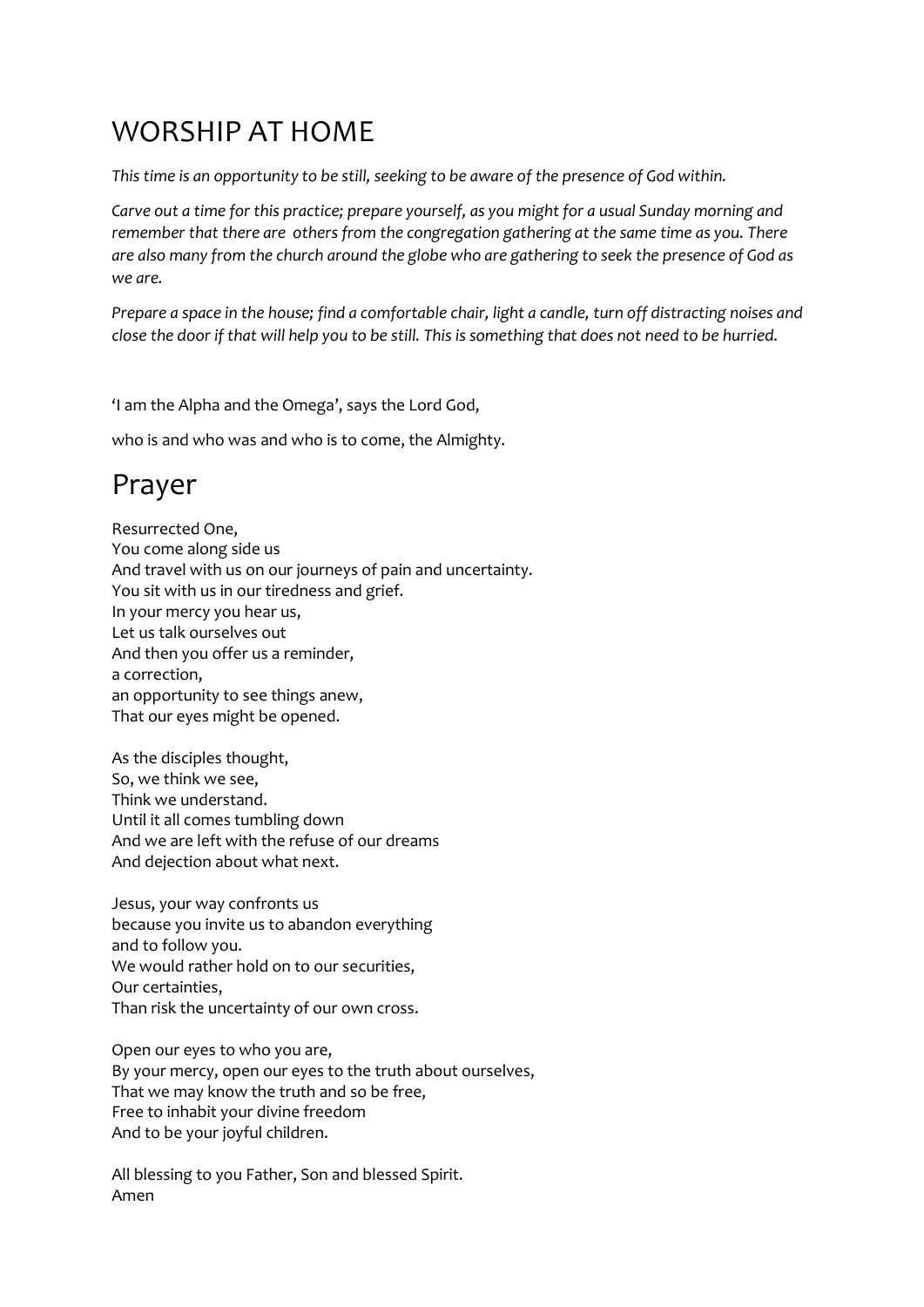### The Acts of the Apostles 5. 27-32

*This account follows an episode where the apostles have been arrested by the temple authorities in Jerusalem and put in prison for preaching and curing the sick in the temple precinct. But during the night an angel has 'released' the prisoners and they have gone straight back to the temple to continue what they were previously doing.*

When they had brought the apostles, they had them stand before the council. The high priest questioned them, saying, 'We gave you strict orders not to teach in this name, yet here you have filled Jerusalem with your teaching and you are determined to bring this man's blood on us.' But Peter and the apostles answered, 'We must obey God rather than any human authority. The God of our ancestors raised up Jesus, whom you had killed by hanging him on a tree. God exalted him at his right hand as Leader and Saviour, so that he might give repentance to Israel and forgiveness of sins. And we are witnesses to these things, and so is the Holy Spirit whom God has given to those who obey him.'

### The Revelation of John 1. 4-8

John to the seven churches that are in Asia:

Grace to you and peace from him who is and who was and who is to come, and from the seven spirits who are before his throne, and from Jesus Christ, the faithful witness, the firstborn of the dead, and the ruler of the kings of the earth.

To him who loves us and freed us from our sins by his blood, and made us to be a kingdom, priests serving his God and Father, to him be glory and dominion for ever and ever. Amen. Look! He is coming with the clouds;

every eye will see him,

even those who pierced him;

and on his account all the tribes of the earth will wail.

So it is to be. Amen.

'I am the Alpha and the Omega', says the Lord God, who is and who was and who is to come, the Almighty.

### The Gospel of Luke 24. 13-32

Now on that same day two of them were going to a village called Emmaus, about seven miles from Jerusalem, and talking with each other about all these things that had happened. While they were talking and discussing, Jesus himself came near and went with them, but their eyes were kept from recognizing him. And he said to them, 'What are you discussing with each other while you walk along?' They stood still, looking sad. Then one of them, whose name was Cleopas, answered him, 'Are you the only stranger in Jerusalem who does not know the things that have taken place there in these days?' He asked them, 'What things?' They replied, 'The things about Jesus of Nazareth, who was a prophet mighty in deed and word before God and all the people, and how our chief priests and leaders handed him over to be condemned to death and crucified him. But we had hoped that he was the one to redeem Israel. Yes, and besides all this, it is now the third day since these things took place. Moreover, some women of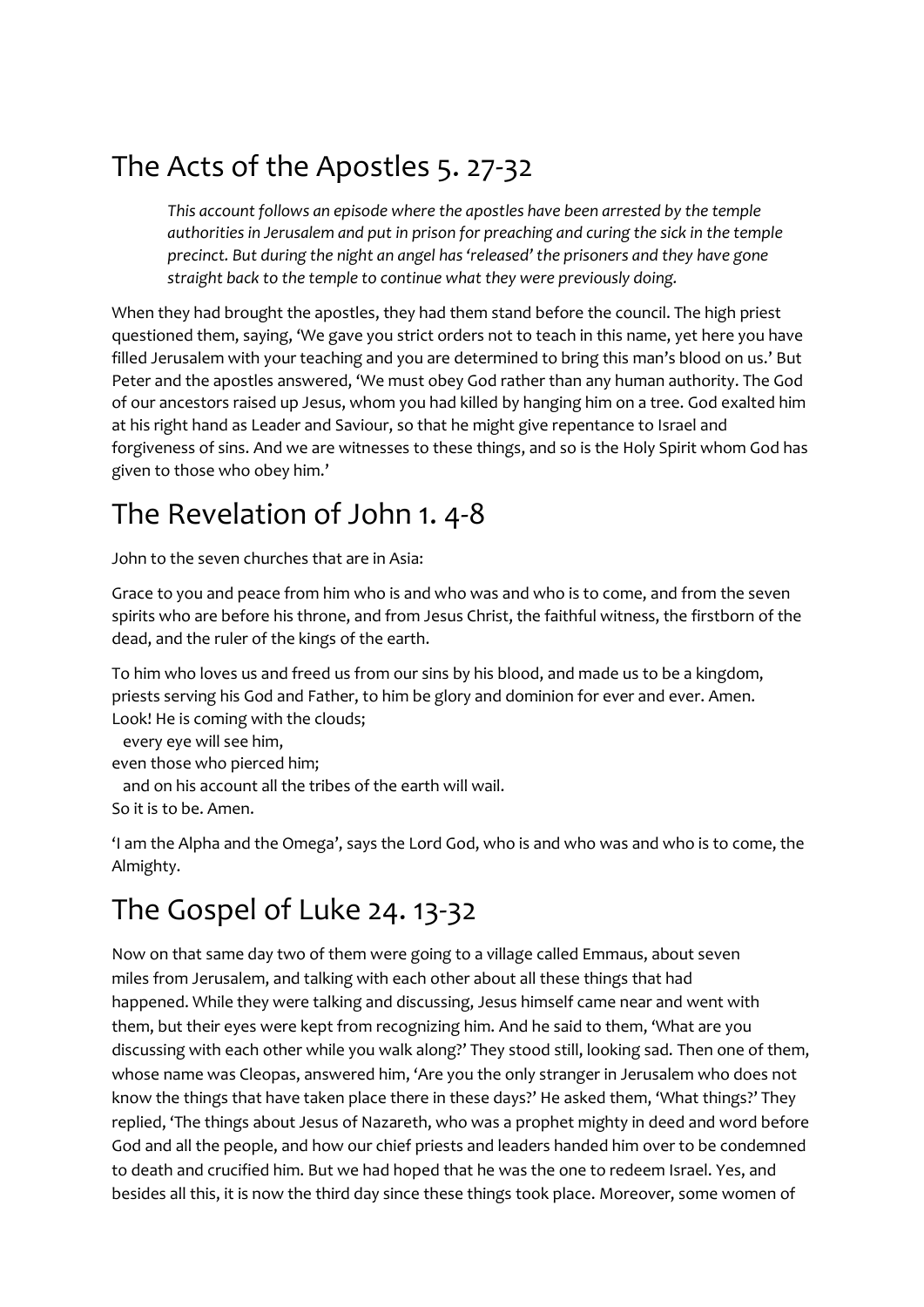our group astounded us. They were at the tomb early this morning, and when they did not find his body there, they came back and told us that they had indeed seen a vision of angels who said that he was alive. Some of those who were with us went to the tomb and found it just as the women had said; but they did not see him.' Then he said to them, 'Oh, how foolish you are, and how slow of heart to believe all that the prophets have declared! Was it not necessary that the Messiah should suffer these things and then enter into his glory?' Then beginning with Moses and all the prophets, he interpreted to them the things about himself in all the scriptures.

As they came near the village to which they were going, he walked ahead as if he were going on. But they urged him strongly, saying, 'Stay with us, because it is almost evening and the day is now nearly over.' So he went in to stay with them. When he was at the table with them, he took bread, blessed and broke it, and gave it to them. Then their eyes were opened, and they recognized him; and he vanished from their sight. They said to each other, 'Were not our hearts burning within us while he was talking to us on the road, while he was opening the scriptures to us?'



## Der Gang nach Emmaus - Fritz von Uhde - 1891

### Reflecting

I find the road to Emmaus story, crafted by Luke, an exquisite piece of scripture. After the tumultuous events leading up to and of the crucifixion, this story is reassuringly pastoral. Jesus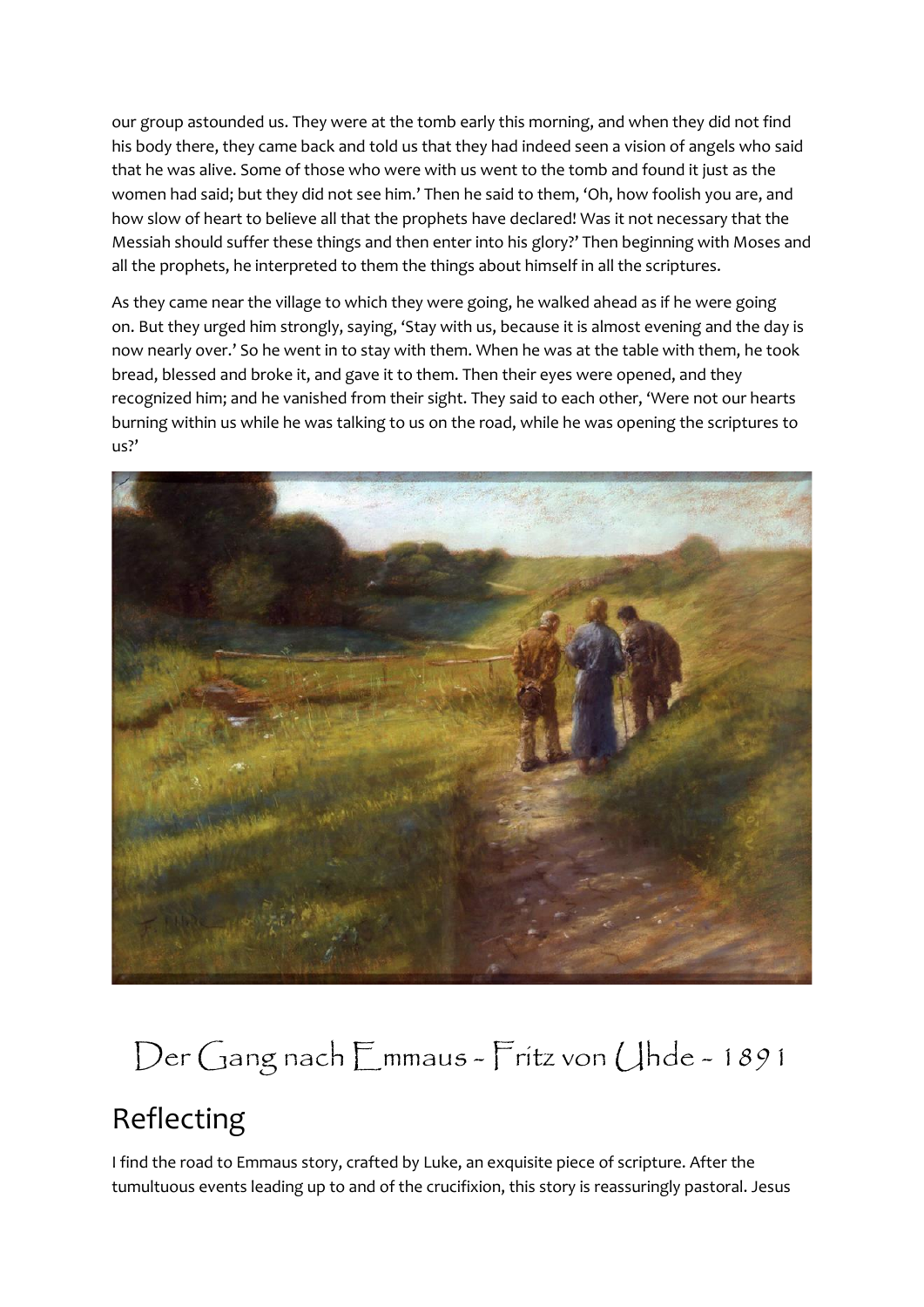comes near and, in the wake of the trauma of the last days, all suddenly becomes clear. The disciples suddenly understand everything and rush back to Jerusalem to share what has been revealed to them.

The Season of Easter, which runs from Easter day to Pentecost, is a time of joy and light in the church. In the Protestant church we have, though, been inclined to set the trauma of the crucifixion to one side and gloss it over with the brilliance of the resurrection. But in this sustained Emmaus resurrection appearance Jesus is at pains, not to wow the disciples with his risen glory, rather to help them understand the meaning of all that has taken place. Jesus' explanation elicits a deeply emotional recognition within the two – their hearts burn, yet this is not enough. It is in the broken bread that their recognition becomes complete. At this point Jesus can leave them. Now they understand. The Spirit may come; and soon does.

On Good Friday as we read the Suffering Servant passage from Isaiah 52 and 53, along with Psalm 22, I was struck with how these passages resonate with Jesus' passion. I was reminded of Jesus' question to the two disciples as they are on the road: *Was it not necessary that the Messiah should suffer these things and then enter into his glory?* Only in understanding the passion does the future make sense.

As we make our way through our lives, we are often inclined to flee from our suffering, our painful experiences, our times when we are laid low with a sense of abandonment, those experiences of betrayal and aloneness. We must not discount the pain we experience. *Oh, I'm not as badly off as some,* I continually hear Christians say, as though this denial is some kind of virtue. We must not flee from our experiences. They are our life. God is somehow present in them, disguised in their sometimes-disfiguring circumstances. We are changed by them. We are often unwilling to admit that this is so, but it is true. We like to imagine that we can remain unaffected, maintaining a stiff-upper-lip, but this is not to be human, rather a facsimile of what it means to be human. We can choose to avoid our experiences, or we can seek to find the life of God in them. This is what Jesus does with his own story. Through it comes resurrection.

So, when we say Christ is Risen through the Easter Season, we say it with hope, knowing that as Christ is raised so we may also be raised with him.

Christ is Risen!

### Prayers - prepared by Marg Davis

On this first Sunday after Easter Day, we bring our prayers for all people near and far – for Christians, non-Christians, believers and non-believers.

Creator God may your love guide all political leaders in the stewardship of your planet. We pray Lord that their decisions will lead to sustainable outcomes in preserving the natural wonders of your world for future generations

Abba God, the cups of our lives are filled with so many blessings and challenges. May we hold our cup as your gift to us and in so doing see you in the faces of our sisters and brothers, who live on the margins of poverty, abuse, homelessness, sadness, detention and discrimination.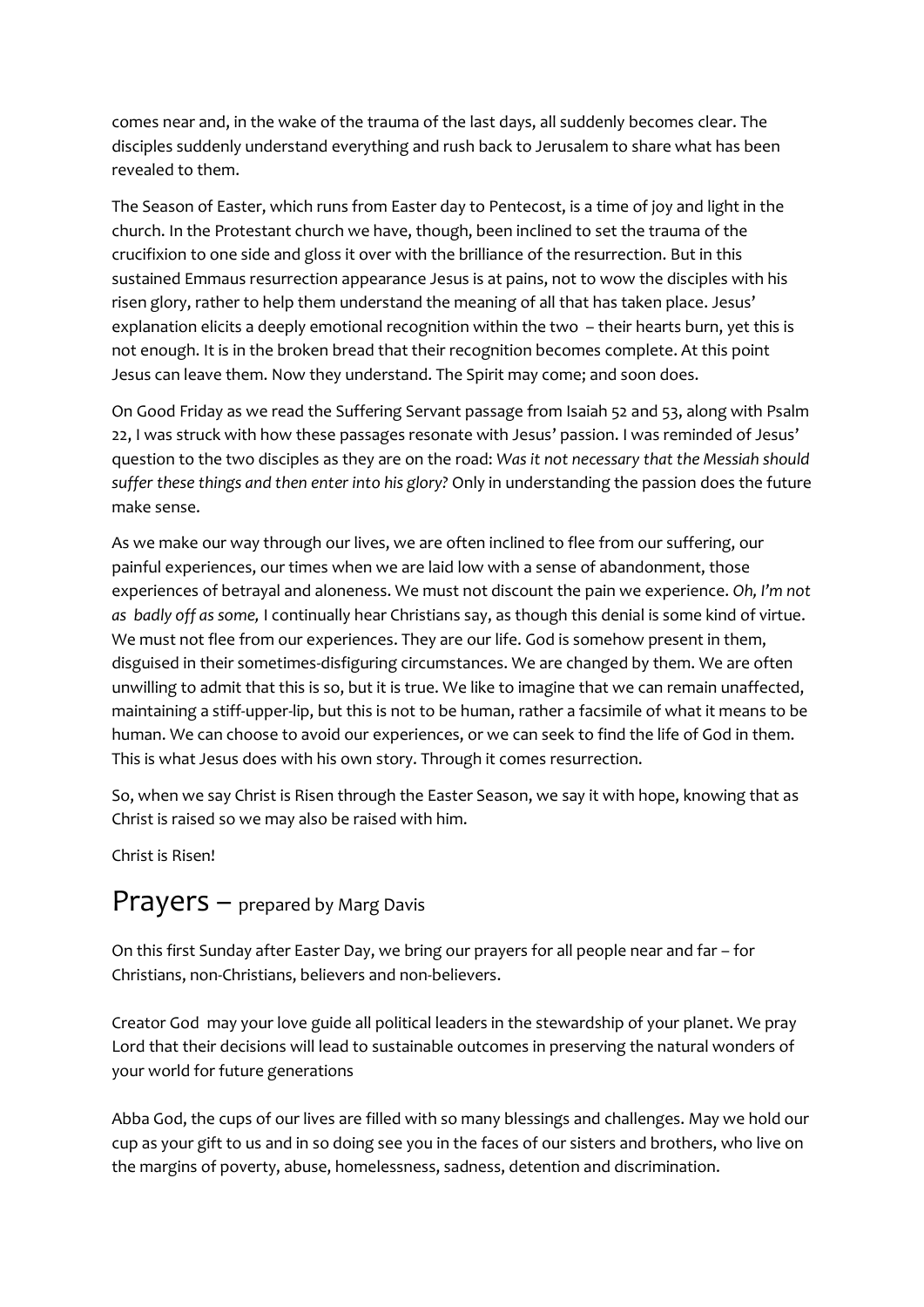Redeemer God, we doubt you in so many ways. We allow our pride to justify our actions at so many levels. Jesus, by your grace help is to take up our daily cross of doubt, so that by your word we may give witness in faith and deed and say: *"Your Kingdom Come. Your Will be done"*

Spirit God, tis week we particularly remember all those who have given their life and service in defending our freedoms and way of life. Bring hope to all those who have suffered, and sacrificed, so much. Help guide aid workers in caring for the needs of veterans and their families.

Dearest Lord We pray for our families, friends and ourselves and we pause to pray for those known to us personally …

God of grace and peace Thank you for always being with us and for your prayer, which we say together:

Our Father in heaven, *…*

### Blessing

Stay with us in our frailty, stay with us on our journey, Walk beside us, live within us, Lead us to glory, lead us home.

> Rev. Andrew Boyle Mobile 0409 869 009; Email: [ajmboyle@outlook.com](mailto:ajmboyle@outlook.com)

> > Music Director: Mr Peter Hurley

Administrator: Mrs Cathy O'Connor Fridays, 9am-5.00pm – 0411 958 127 [office@ormond.unitingchurch.org.au](mailto:office@ormond.unitingchurch.org.au)

Website: [www.ormondunitingchurch.org](http://www.ormondunitingchurch.org/)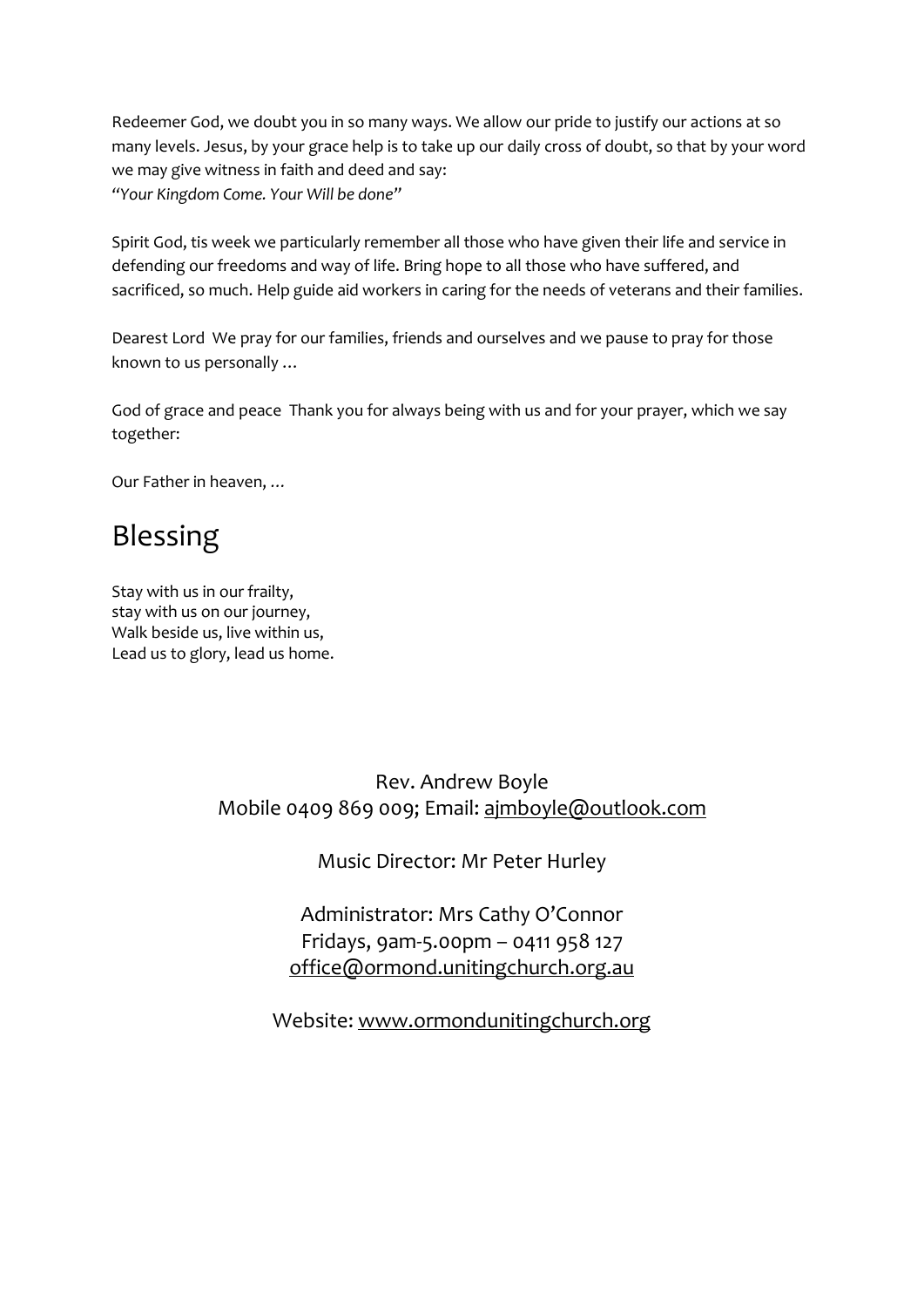### NEWS AND NOTICES

#### **CONCLUSION OF ANDREW'S MINISTRY AT ORMOND**

After a period of reflection, Andrew has decided to conclude his placement at Ormond. This will be effective from Sunday  $8<sup>th</sup>$  May, when a Cutting of Pastoral Ties service led by the chairperson of the presbytery will form part of our Sunday worship. This will be the last service Andrew will lead.

Andrew is not moving to another placement at this stage but will initially be taking Long Service Leave as he considers future options. Church Council will also now undertake a period of reflection and planning as they consider the next phase of the congregation's life.

A special farewell morning tea will be held after the worship service on Sunday 8th May to say thanks and celebrate Andrew's significant contribution at Ormond.

#### **A SOCIAL GET TOGETHER AND FELLOWSHIP "COFFEE AND DESSERT"**

We are hoping that you may be free to join in the next planned social get together for the congregation.

#### **When: 7 th May 2022 7.00pm**

**Where:** Karen and Frank's home, **204 Poath Road Hughesdale** (note: more accessible entry/parking off Ellendale Street).

**For: Coffee and Dessert** (if wishing to contribute a plate/dessert to the evening or if you require transport, please liaise with Ron Townsend).

**RSVP:** by Thursday 5<sup>th</sup> May, to Ron Townsend mobile 0438 404 104 or

email: townserh@gmail.com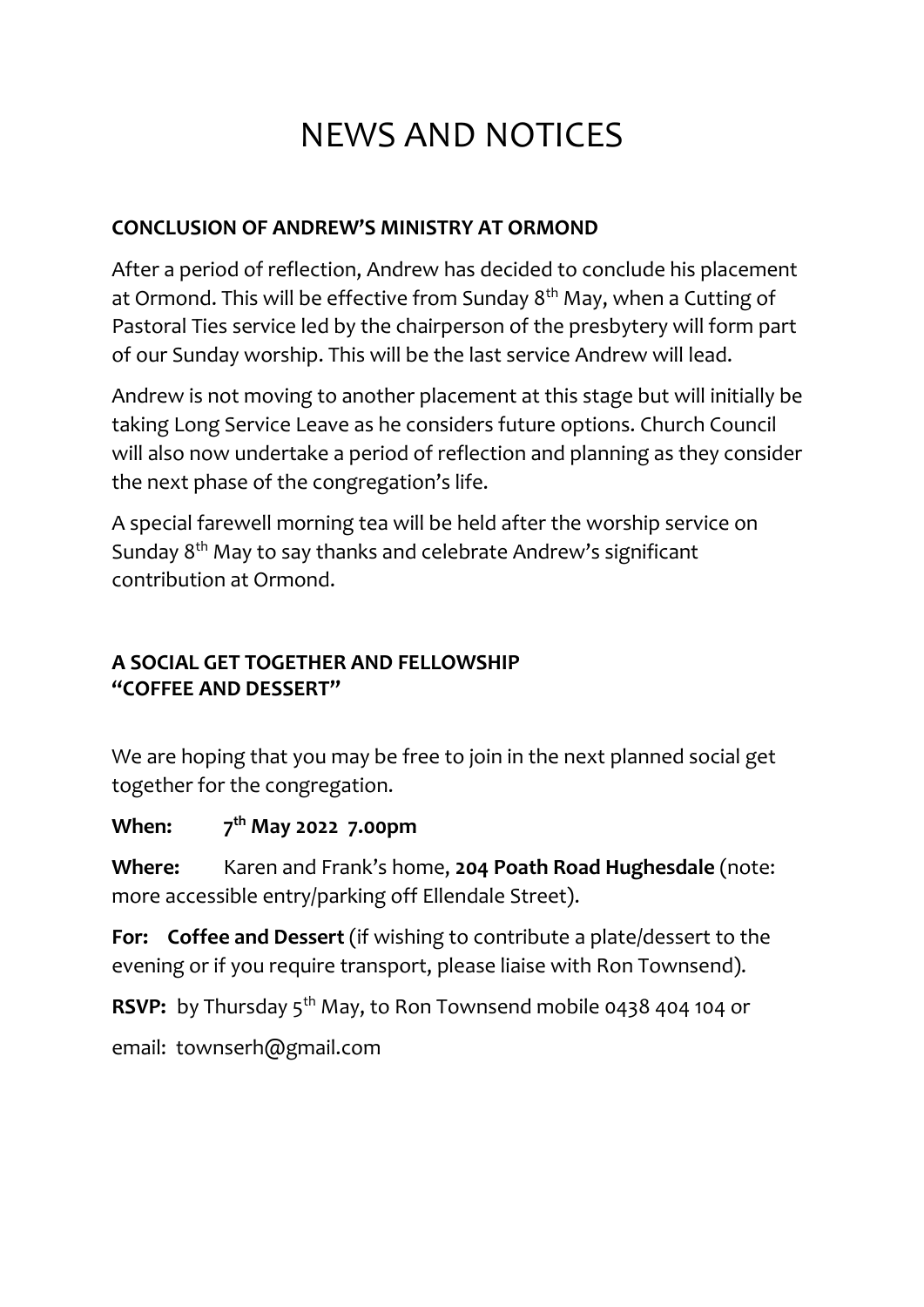#### **PROGRESS REPORT ON THE BUILDING PROJECT – SUNDAY 1ST 11AM**

The Project Control Group (PCG) has been working steadily over the past months developing a design for the new facility. In preparation for submitting a Planning Permit Application to council we want to share our progress and the plans with the congregation.

This will take place after church on **Sunday 1 st May** at a meeting in the church. The building plan, landscape plan and budget for the project will be explained and discussed. There will be an opportunity for feedback and input. If you are not able to be at the meeting, we can make printed draft plans available for you or they can be emailed, with explanatory notes. Please be in contact with Mardie Townsend or Andrew Boyle if you would like plans sent to you.

#### **AN INVITATION TO PARTICIPATE IN THE 2022 SYNOD MEETING**

Port Phillip East Presbytery is encouraging members of congregations and faith communities, ministers, pastors and lay leaders across the presbytery to consider joining as a member or serving as a volunteer in Victoria Tasmania Synod meeting being held from June 30 to July 3 at Box Hill Town Hall.

The 2022 Synod meeting is an opportunity to hear about the work of the Uniting Church across Victoria, Tasmania and beyond. The gathering provides opportunities to worship together, listen together in small groups, learn together, pray together, eat together. There will be opportunities to join together in discerning the way God is calling us as the Uniting Church forward in mission and ministry.

David Fotheringham, as the new moderator, has named the Synod theme as "Arise, come with me", inspired by Song of Songs 2:10. Appropriately for our first post-pandemic meeting, verse 2:14 goes on to say "Leave your seclusion, come out in the open. Let me see your face, let me hear your voice."

### **Sign up as a member of the Synod meeting**

In our Presbytery we have thirteen spaces left for ordained and thirteen spaces for lay members of the Uniting Church. As a member you will have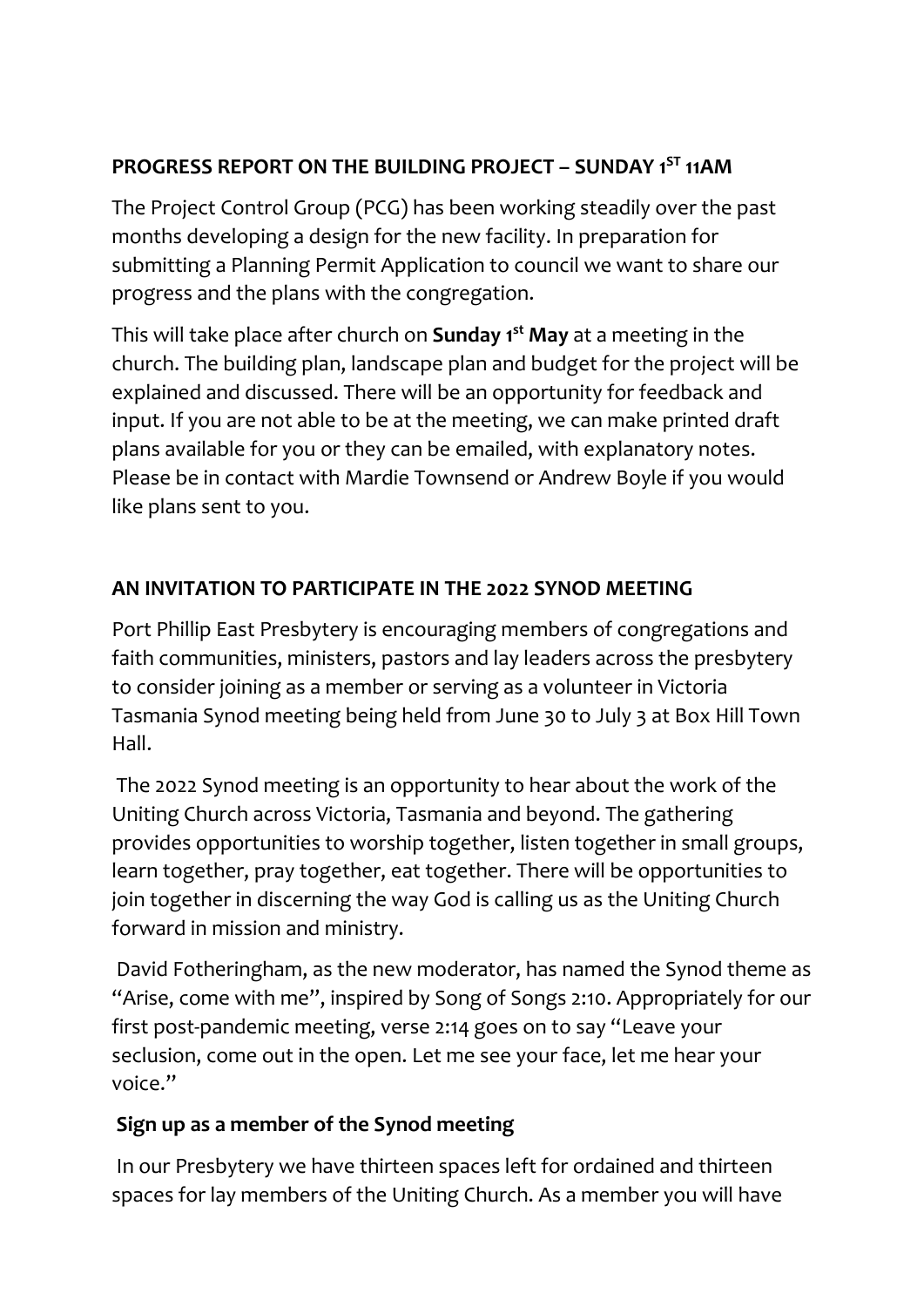access to the reports and proposals being considered at the Synod meeting and will be able to take part in decision making.

We have heard of some older church members who have been reluctant to attend Synod so as to make way for younger members. We applaud such selfless motives and look forward to the input of younger members, but it is vital that all age groups are represented.

We understand people are concerned about meeting in person in this postpandemic world. The Synod Business Committee and Synod Standing Committee are doing everything they can to ensure everyone's safety. Numbers have been reduced and the meeting has changed from five days to three days.

If you would like to attend, or know someone who you believe should be a member of Synod 2022, but have possibly missed the chance to be nominated by our Presbytery, it is not too late.

You can obtain a nomination form from Anne Kim, Presbytery Secretary at [secretary@ucappep.org](mailto:secretary@ucappep.org)

#### **Sign up as a volunteer**

We already have members of our Presbytery volunteering on the tech team for Synod.

Sarah Manase, presbytery's communications officer, is looking for volunteers to join a team of at least eight people to help with the Synod meeting. We need people to help with the opening worship at Wesley Church, Lonsdale St, Melbourne on Thursday, June 30, and people to help at Box Hill Town Hall, Friday to Sunday, July 1 – 3. Duties include welcoming and greeting members at registration, staffing the information table, assisting members with computer or app log ins, helping with bump in and bump out (tables, chairs etc), and other administration tasks.

Volunteers need to be 18 years and over, have attention to detail, with good communication and interpersonal skills. Enthusiasm, patience and understanding.

Volunteers will need proof of Covid-19 vaccinations and a Working with Children Check.

Please contact Sarah Manase by email: [sarah.manase@victas.uca.org](mailto:sarah.manase@victas.uca.org) or phone 03 9116 1963 by Monday 25 April.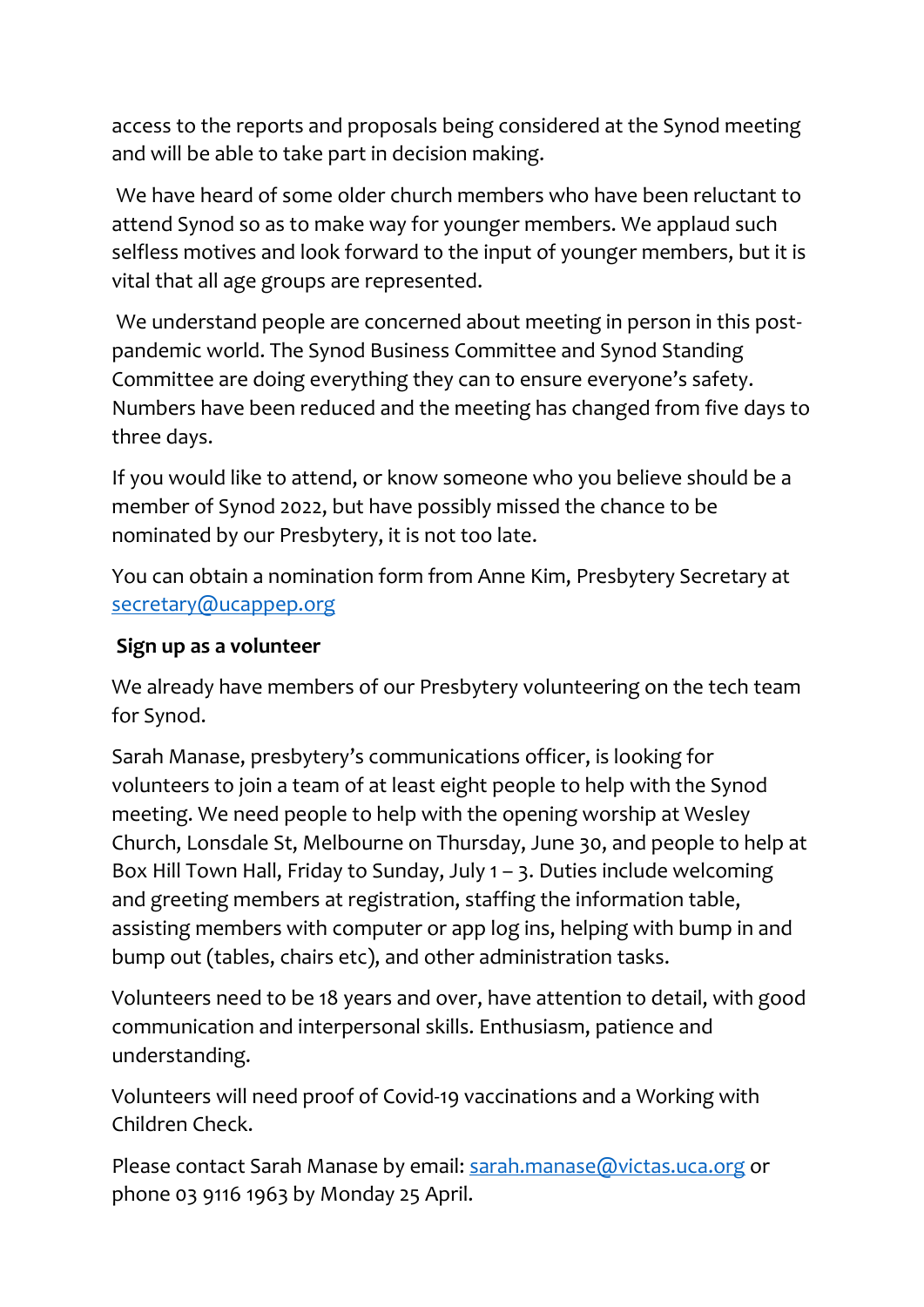#### **EAST COAST of AUSTRALIA - FLOODING EMERGENCY APPEAL**

The recent floods in southern Queensland and NSW have been truly devastating in their magnitude and destruction. As is so often the case, the Uniting Church is stepping up to support individuals and communities affected by such disasters. Below you will find details of the National appeals from the Vic/Tas Moderator Rev. Denise Lersch and National President Rev. Sharon Hollis to support the work of the Assembly in flood relief efforts. If you are able to contribute there is a button which takes you to a site where you can make a financial contribution to this work.

You will find the link [here](https://uniting.church/east-coast-flooding-emergency-appeal/) (press ctrl key and click mouse) for the national appeal launched by Uniting Church in Australia President, Rev Sharon Hollis.

#### **ACT FOR PEACE – UKRAINE CRISIS**

#### **Please refer to the link below for more information and ways to help.**

**[https://ac.actforpeace.org.au/index.php?action=social&chash=eb163727917c](https://ac.actforpeace.org.au/index.php?action=social&chash=eb163727917cbba1eea208541a643e74.570&s=9034067d3a5810c4bf5f90d2073b7fb0) [bba1eea208541a643e74.570&s=9034067d3a5810c4bf5f90d2073b7fb0](https://ac.actforpeace.org.au/index.php?action=social&chash=eb163727917cbba1eea208541a643e74.570&s=9034067d3a5810c4bf5f90d2073b7fb0)**



As we are all aware, the crisis in the Ukraine has been devastating. Please refer to the link [here](https://actforpeace.org.au/take-action/churches/helpukraine-church/?utm_campaign=EM22-MAR-UKR-eDM1-CH&utm_medium=Email&utm_source=ac) (Cntrl & click mouse) for more information and for the many ways to donate and help this appeal.